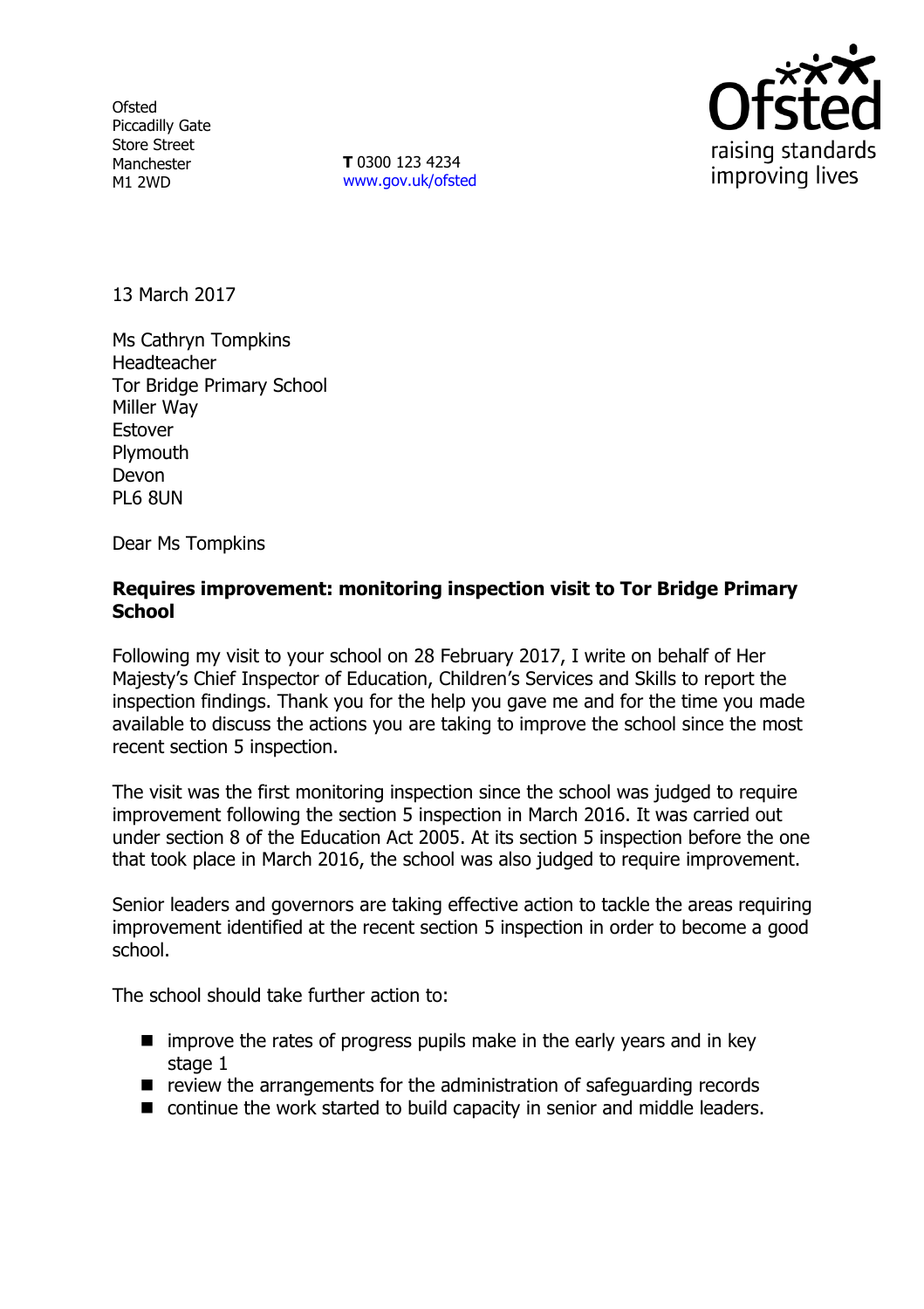

## **Evidence**

During the inspection, meetings were held with the headteacher, deputy headteacher and members of the governing body. There was a discussion by telephone with a representative of the local authority to consider the actions taken since the last inspection. The school improvement plan and action plans were evaluated. I observed pupils learning in class and looked at pupils' books to evaluate the progress they are making. I met with a group of teaching assistants and reviewed arrangements for the performance management of staff. I also scrutinised records relating to safeguarding.

## **Main findings**

Following the previous inspection, you have developed clear plans to improve the quality of teaching, learning and assessment which have focused on the areas for improvement that were identified by inspectors.

Your work with staff to align the planning of learning better with the needs of pupils and the expectations of the national curriculum is beginning to show in improved outcomes in key stage 2. You agree that while the proportion of pupils who are on track to meet the expectations for their age as risen, too few are working at the higher standard. In lessons, we observed teachers checking pupils' learning and altering the activities to ensure that pupils have a deeper understanding. However, a smaller proportion of pupils in key stage 1 are on track to achieve the standards expected for their age than in key stage 2. In early years, far more children than in the past are on track to reach a good level of development.

Teaching assistants have had training to help them develop their questioning skills to check and deepen pupils' understanding. Their involvement in assessment, along with the reflection tasks that pupils complete, gives pupils clear 'next steps' in their learning. This is helping to raise standards in all years, especially in key stage 2. Individual teaching assistants have undertaken training in areas for which they have specific responsibility, for example in speech and language development. One teaching assistant is now a qualified 'forest school' leader. Boys and the most able pupils are achieving well through the carefully planned activities in the on-site forest school.

You, and governors, have refreshed your approach to performance management. This is now much more closely tied to the school's priorities for improvement and the increased expectations of what pupils can achieve. Staff training is well matched to equip staff with the knowledge and skills they need to achieve this.

An external review of governance was carried out shortly before the previous inspection. Governors have used this to identify their particular needs, such as a deeper understanding of assessment information and the tracking of pupils' progress. They are holding you and subject leaders to account.